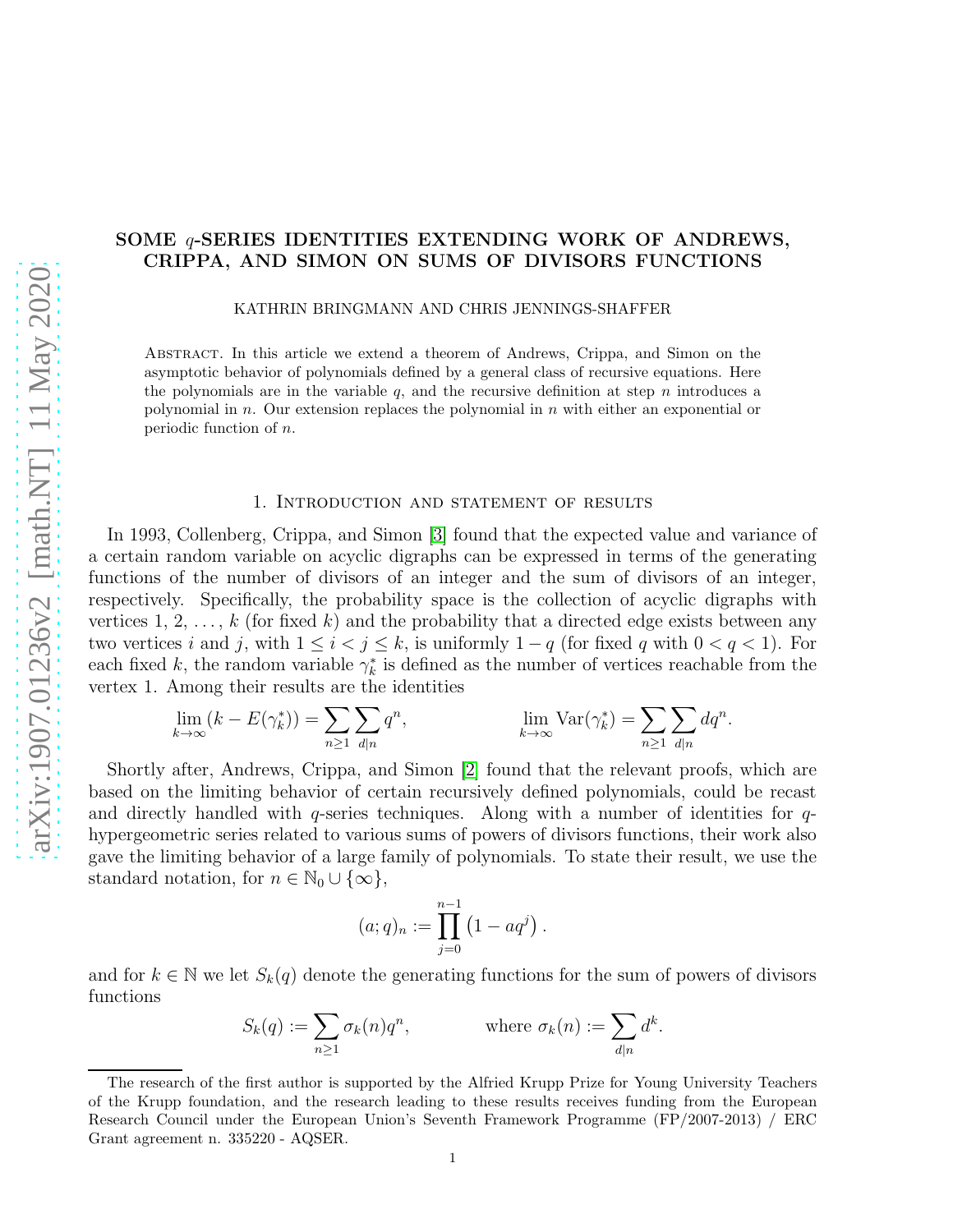The following is a slightly reworded statement of Theorem 3.1 of [\[2\]](#page-7-1).

<span id="page-1-0"></span>**Theorem 1.1.** Suppose that  $f(n) := \sum_{k\geq 0} c_k n^k$  is a polynomial in n. Let  $a_n(q)$  be the polynomials in q defined recursively by

$$
a_n(q) = f(n) + (1 - q^{n-1}) a_{n-1}(q) \quad \text{for } n \in \mathbb{N}, \quad a_0(q) = 0.
$$

Then

$$
\lim_{n \to \infty} \left( \sum_{1 \le \ell \le n} f(\ell) - a_n(q) \right) = \sum_{j \ge 1} h_j \sum_{n \ge 1} \frac{(-1)^{n-1} q^{\frac{n(n+1)}{2}}}{(1-q^n)^j (q;q)_n},
$$

with

$$
h_1 = c_0, \qquad h_j = \sum_{\ell \ge j-1} (-1)^{\ell-j-1} {\ell-1 \choose j-2} \ell! \sum_{k \ge \ell} c_k S(k, \ell),
$$

where  $S(k, \ell)$  are the Stirling numbers of the second kind. In particular, if the  $c_k$  are rational, then so are the  $h_j$ . Furthermore, each

$$
\sum_{n\geq 1}\frac{(-1)^{n-1}q^{\frac{n(n+1)}{2}}}{(1-q^n)^j(q;q)_n}
$$

can be written as polynomial in  $S_0(q), S_1(q), \ldots, S_j(q)$  with rational coefficients.

At the end of their article, Andrews, Crippa, and Simon posed the question of determining a similar result when  $f(n)$  is replaced by a periodic function, and gave the following identity (without proof). If  $f(n) = (-1)^n$ , then

$$
\lim_{n \to \infty} \left( \sum_{1 \leq \ell \leq n} f(\ell) - a_n(q) \right) = \sum_{j \geq 1} (-1)^j q^{j^2}.
$$

We give two extensions of Theorem [1.1.](#page-1-0) The first is when  $f(n) = b^n$  and the second is when  $f(n)$  is periodic. Of course, the two overlap when b is a root of unity, such as in the example above. Our first theorem for  $f(n) = b^n$  is as follows.

<span id="page-1-1"></span>**Theorem 1.2.** Suppose that  $b \in \mathbb{C} \setminus \{1\}$ , and  $a_n(q)$  is the sequence of polynomials in q defined recursively by

$$
a_n(q) = b^n + (1 - q^{n-1}) a_{n-1}(q)
$$
 for  $n \in \mathbb{N}$ ,  $a_0(q) = 0$ .

Then, for  $|q| < \min(|b|^{-1}, 1)$ , we have

$$
\lim_{n\to\infty}\left(\sum_{1\leq\ell\leq n}b^{\ell}-a_n(q)\right)=\lim_{n\to\infty}\left(\frac{b-b^{n+1}}{1-b}-a_n(q)\right)=\frac{b}{1-b}-\frac{b(q;q)_{\infty}}{(b;q)_{\infty}}.
$$

*Remark.* We note that the case  $b = 1$  of Theorem [1.2](#page-1-1) is covered by Theorem [1.1.](#page-1-0) In particular, when  $b = 1$ ,

$$
\lim_{n \to \infty} (n - a_n(q)) = S_0(q),
$$

and in fact Collenberg, Crippa, and Simon [\[3,](#page-7-0) equation (8)] observed that  $a_k(q) = E(\gamma_k^*)$ .

The following theorem gives the extension for when  $f(n)$  is periodic.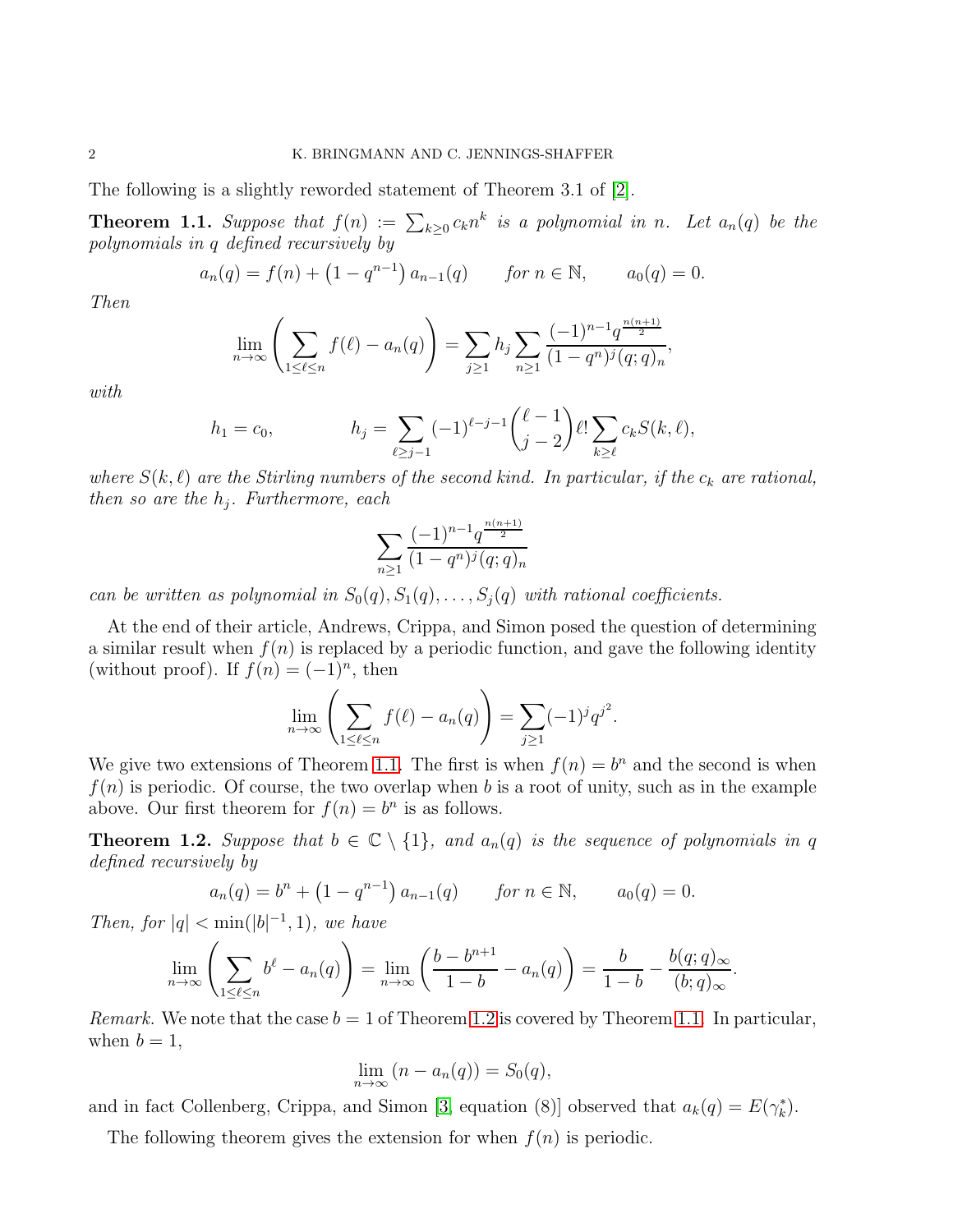<span id="page-2-0"></span>**Theorem 1.3.** Suppose  $f(n)$  is a periodic sequence with period N and  $a_n(q)$  is the sequence of polynomials in q defined recursively by

$$
a_n(q) = f(n) + (1 - q^{n-1}) a_{n-1}(q) \quad \text{for } n \in \mathbb{N}, \quad a_0(q) = 0.
$$

Setting

$$
c_k := \frac{1}{N} \sum_{1 \le j \le N} f(j) \zeta_N^{(1-j)k},
$$

we obtain for  $|q| < 1$ ,

$$
\lim_{n \to \infty} \left( \sum_{1 \leq \ell \leq n} f(\ell) - a_n(q) \right) = c_0 S_0(q) - (q; q)_{\infty} \sum_{1 \leq k \leq N-1} \frac{c_k}{(\zeta_N^k; q)_{\infty}} + \sum_{1 \leq k \leq N-1} \frac{c_k}{1 - \zeta_N^k}.
$$

Since Theorem [1.3](#page-2-0) does not explicitly demonstrate that the coefficients of the resulting series are elements of  $f(1)\mathbb{Z} + f(2)\mathbb{Z} + \cdots + f(N)\mathbb{Z}$ , we give the following corollary.

<span id="page-2-1"></span>**Corollary 1.4.** Suppose that  $f(n)$  is a periodic sequence with period N and  $a_n(q)$  is the sequence of polynomials in q defined recursively by

$$
a_n(q) = f(n) + (1 - q^{n-1}) a_{n-1}(q) \quad \text{for } n \in \mathbb{N}, \quad a_0(q) = 0.
$$

Then for  $|q| < 1$ ,

$$
\lim_{n\to\infty}\left(\sum_{1\leq\ell\leq n}f(\ell)-a_n(q)\right)=(q;q)_{\infty}\sum_{n\geq 0}\frac{q^n}{(q;q)_n}\sum_{1\leq j\leq N}f(j)\left\lceil\frac{n+1-j}{N}\right\rceil.
$$

The rest of the article is organized as follows. In Section 2, we give the additional relevant notation, definitions, and preliminary identities. In Section 3, we prove our two generalizations of Theorem [1.1,](#page-1-0) which are Theorems [1.2](#page-1-1) and [1.3](#page-2-0) and Corollary [1.4.](#page-2-1) In Section 4, we compute two examples, which are given as Corollaries [4.1](#page-7-2) and [4.2,](#page-7-3) one of which is the identity stated above for  $f(n) = (-1)^n$ .

#### 2. Preliminaries

In this section, we recall some basic facts about  $q$ -series, which are required for this paper. The following is Euler's identity (see [\[4\]](#page-7-4), equation (II. 1)).

<span id="page-2-3"></span>**Lemma 2.1.** We have for  $|x| < 1$ 

$$
\sum_{n\geq 0} \frac{x^n}{(q;q)_n} = \frac{1}{(x;q)_{\infty}}.
$$

<span id="page-2-2"></span>We require the following representations of  $S_0(q)$  as q-hypergeometric series (see [\[6\]](#page-7-5)). Lemma 2.2. We have

$$
S_0(q) = (q;q)_{\infty} \sum_{n \ge 0} \frac{nq^n}{(q;q)_n} = \sum_{n \ge 1} \frac{(-1)^{n+1} q^{\frac{n(n+1)}{2}}}{(1-q^n) (q;q)_n}.
$$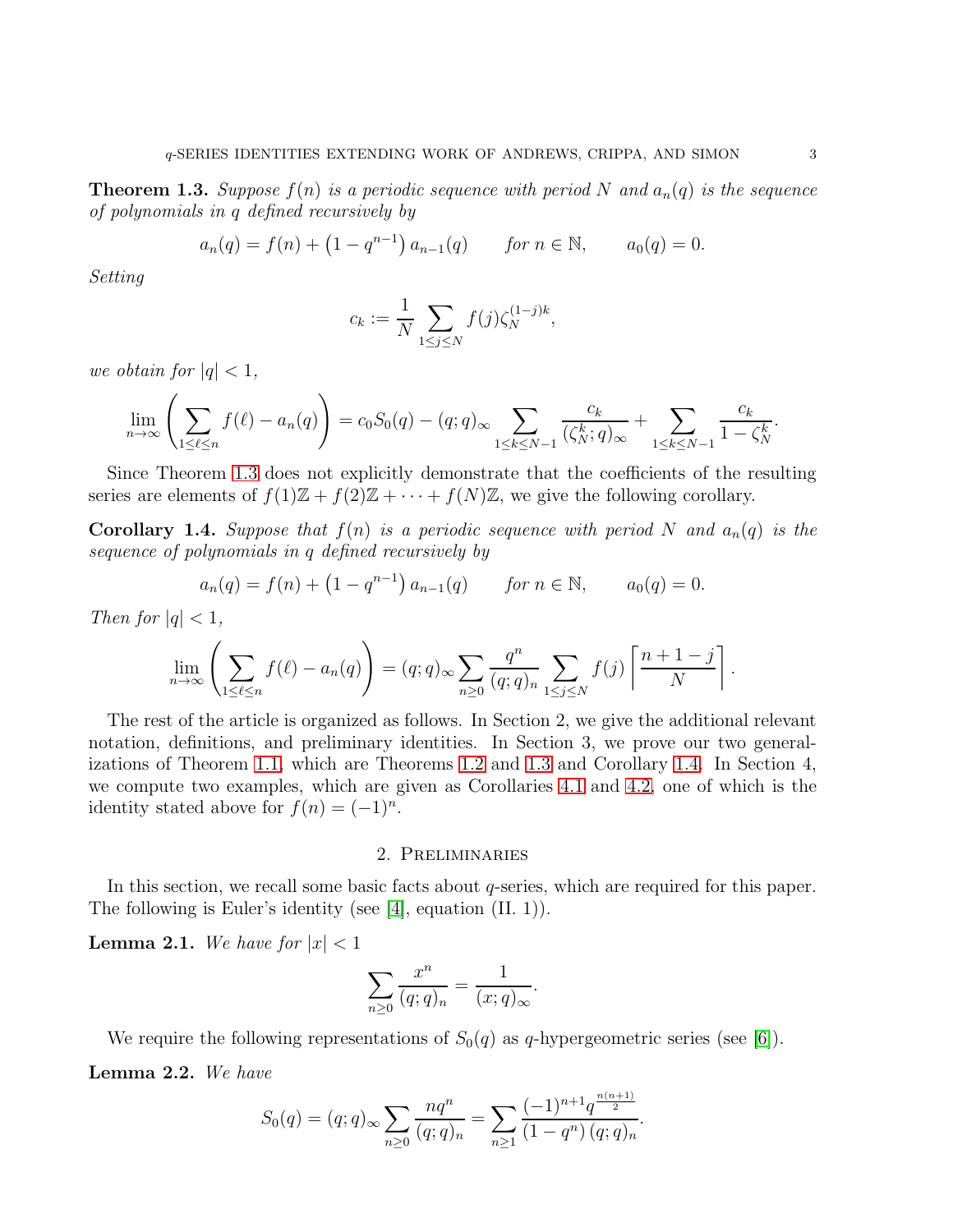We also use the following limiting case of the  $q$ -Gauss summation [\[4,](#page-7-4) equation (II.8)], where

$$
{}_2\phi_1(a,b;c;q,x) := \sum_{n\geq 0} \frac{(a;q)_n (b;q)_n}{(q;q)_n (c;q)_n} x^n.
$$

<span id="page-3-2"></span>Lemma 2.3. We have

$$
\lim_{a \to \infty} {}_2\phi_1 \left( a, b; c; q, \frac{c}{ab} \right) = \frac{\left( \frac{c}{b}; q \right)_{\infty}}{(c; q)_{\infty}}.
$$

For our two examples (Corollaries [4.1](#page-7-2) and [4.2\)](#page-7-3), we use without mention the following well-known product expansions, e.g. see [\[1,](#page-7-6) Corollary 2.10],

$$
\frac{(q;q)_{\infty}}{(-q;q)_{\infty}} = \sum_{n \in \mathbb{Z}} (-1)^n q^{n^2}, \qquad \frac{(q^2;q^2)_{\infty}}{(q;q^2)_{\infty}} = \sum_{n \ge 1} q^{\frac{n(n+1)}{2}}.
$$

We also make use of a result that is sometimes referred to as Appell's Comparison Theorem, which is common when dealing with limiting cases of functional equations and recurrences. The following statement is a slight extension of Theorem 8.2 in [\[5\]](#page-7-7) to allow for complex coefficients.

<span id="page-3-1"></span>**Proposition 2.4.** Suppose that  $F(x) = \sum_{n\geq 0} \alpha_n x^n$  is a power series and  $\alpha_\infty := \lim_{n\to\infty} \alpha_n$ exists. Then

$$
\lim_{x \to 1^-} (1-x)F(x) = \alpha_{\infty}.
$$

We finish this section with an elementary sums of roots of unity identity.

<span id="page-3-3"></span>**Lemma 2.5.** We have, for  $j \in \mathbb{Z}$ ,

$$
\sum_{1 \le k \le N-1} \frac{\zeta_N^{jk}}{1 - \zeta_N^k} = \frac{N-1}{2} + j - \left\lceil \frac{j}{N} \right\rceil N,
$$

where  $\zeta_N := e^{\frac{2\pi i}{N}}$ .

*Proof.* By periodicity of both sides, we may assume that  $-N+1 \leq j \leq 0$ . We note that

<span id="page-3-0"></span>
$$
\frac{Nx^{N+j-1}}{x^N-1} = \sum_{k=1}^N \frac{\zeta_N^{jk}}{x - \zeta_N^k}.
$$
\n(2.1)

This identity can be shown by proving that both sides have the same principal parts and both vanish as  $x \to \infty$ , thus they must then be equal.

Taking the limit  $x \to 1$  in [\(2.1\)](#page-3-0) then gives the claim.

#### 3. Proofs of main theorems

In this section we give the proofs of our theorems and corollaries, beginning with Theorem [1.2.](#page-1-1)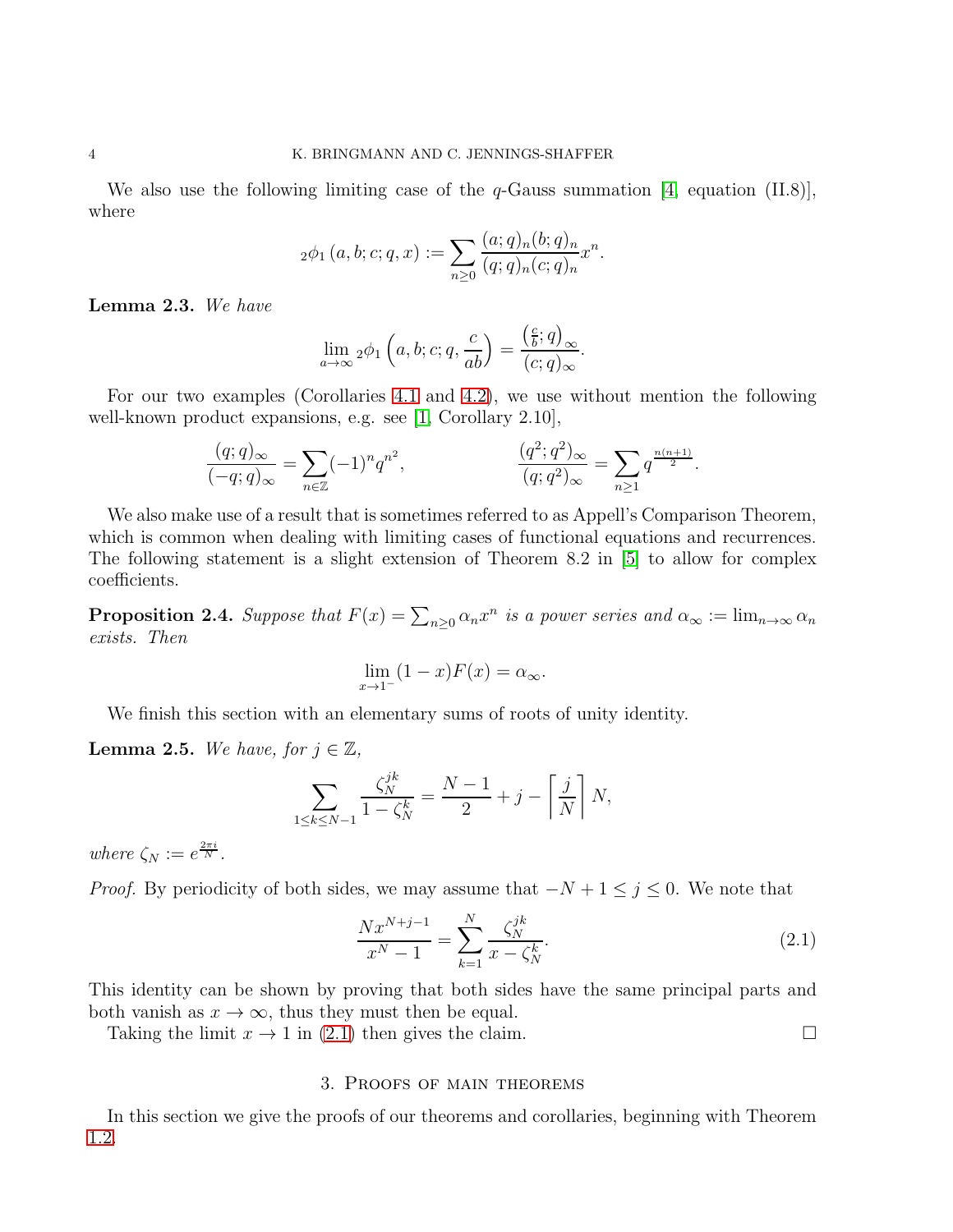*Proof of Theorem [1.2.](#page-1-1)* For  $n \geq 1$ , it is not hard to see that

<span id="page-4-0"></span>
$$
a_n(q) = (q;q)_{n-1} \sum_{0 \le j \le n-1} \frac{b^{j+1}}{(q;q)_j}.
$$
\n(3.1)

In order to apply Proposition [2.4,](#page-3-1) we next prove that  $\lim_{n\to\infty} (\frac{b-b^{n+1}}{1-b} - a_n(q))$  exists. From  $(3.1)$ , we find that

$$
|a_n(q)| \leq \sum_{0 \leq j \leq n-1} |b|^{j+1} \left(-|q|^{j+1}; |q|\right)_{n-j-1} \leq (-|q|; |q|)_{\infty} \sum_{0 \leq j \leq n-1} |b|^{j+1}
$$

$$
= \begin{cases} n(-|q|; |q|)_{\infty} & \text{if } |b| = 1, \\ (-|q|; |q|)_{\infty} \frac{|b|(1-|b|^n)}{1-|b|} & \text{if } |b| \neq 1. \end{cases} (3.2)
$$

This implies that the series

<span id="page-4-2"></span>
$$
A(x;q) := \sum_{n\geq 0} a_n(q)x^n,
$$

is absolutely convergent for  $|x| < \min(|b|^{-1}, 1)$ .

We set

$$
B(x;q) := \sum_{n \in \mathbb{Z}} \beta_n(q) x^n,
$$

where

$$
\beta_n(q) := 0
$$
 for  $n \le 0$ ,  $\beta_n(q) := \frac{b - b^{n+1}}{1 - b} - a_n(q)$  for  $n \ge 1$ .

From the recursion for  $a_n(q)$ , we have that

<span id="page-4-3"></span>
$$
\beta_n(q) = \beta_{n-1}(q) + q^{n-1}a_{n-1}(q).
$$

This yields that

$$
|\beta_{n+m}(q) - \beta_n(q)| \le \sum_{n \le j \le n+m-1} |\beta_{j+1}(q) - \beta_j(q)| = \sum_{n \le j \le n+m-1} |a_j(q)q^j|.
$$
 (3.3)

This is the tail of a convergent series since A is absolutely convergent, and thus the  $\beta_n(q)$ form a Cauchy sequence. As such,  $\lim_{n\to\infty} \left( \frac{b-b^{n+1}}{1-b} - a_n(q) \right)$  exists.

To prove the claimed identity in the theorem, we note that  $\beta_n(q) - \beta_{n-1}(q) = q^{n-1} a_{n-1}(q)$ is valid for  $n = 1$ . Thus we find that

$$
(1-x)B(x;q) = xA(xq;q).
$$

Proposition [2.4](#page-3-1) then yields that

$$
\lim_{n \to \infty} \left( \frac{b - b^{n+1}}{1 - b} - a_n(q) \right) = \lim_{x \to 1^-} (1 - x) B(x; q) = A(q; q). \tag{3.4}
$$

To finish the proof, we set

<span id="page-4-1"></span>
$$
F(x) := \sum_{n \ge 1} b^n x^n.
$$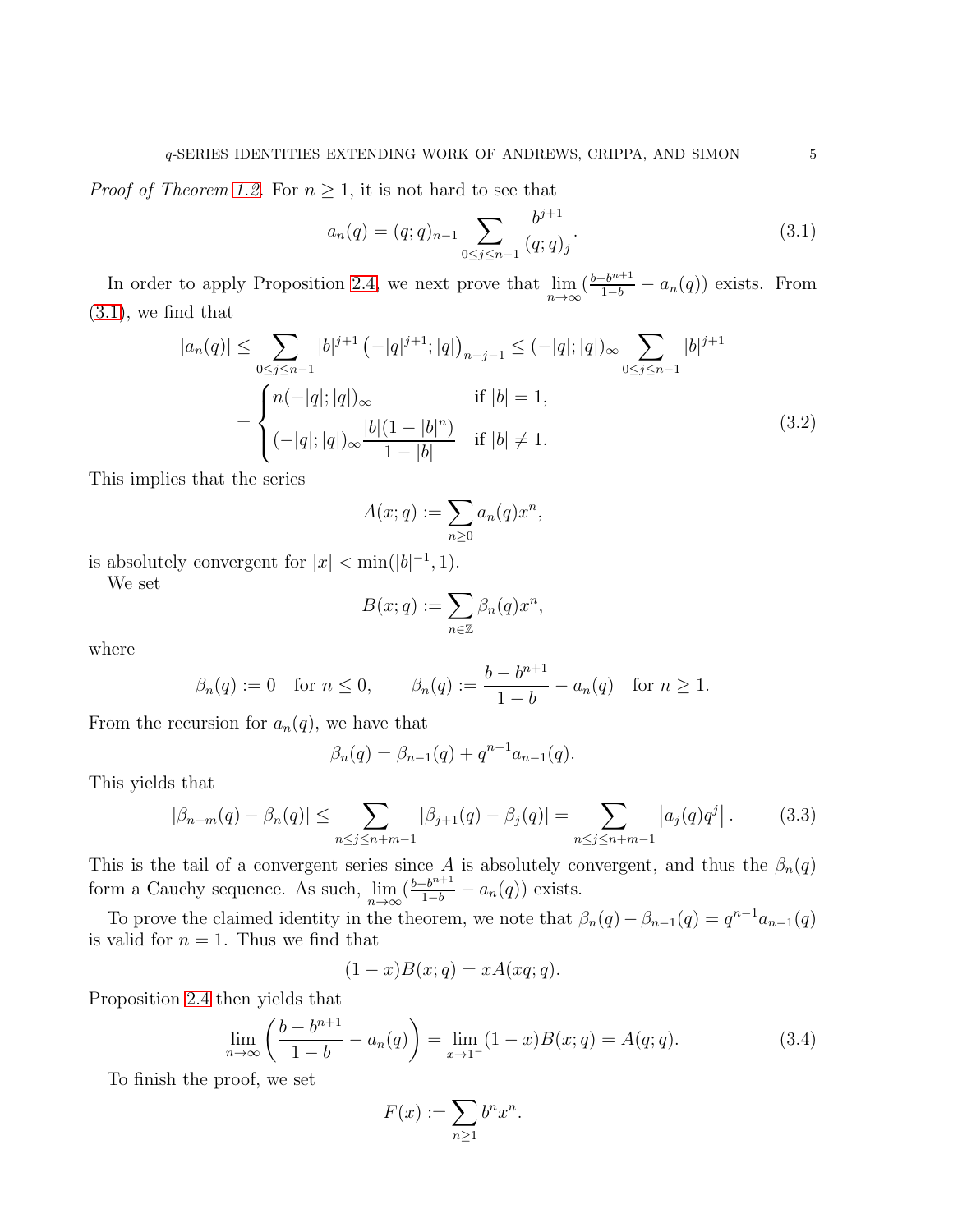For  $|q| < |b|^{-1}$  and  $m \in \mathbb{N}$  we have that, using the geometric series,

<span id="page-5-1"></span><span id="page-5-0"></span>
$$
F(q^m) = \frac{bq^m}{1 - bq^m}.\tag{3.5}
$$

Using the recurrence for  $a_n(q)$ , we find that

$$
A(x;q) = \frac{F(x)}{1-x} - \frac{x}{1-x}A(xq;q).
$$
\n(3.6)

Iterating [\(3.6\)](#page-5-0) with  $x \mapsto xq$  yields

$$
A(x;q) = \sum_{n\geq 0} \frac{(-1)^n F(xq^n) q^{\frac{n(n-1)}{2}} x^n}{(x;q)_{n+1}}.
$$

In particular, we obtain, using [\(3.5\)](#page-5-1) and Lemma [2.3,](#page-3-2)  $n \rightarrow 1$ 

$$
A(q;q) = -b \sum_{n \ge 1} \frac{(-1)^n q^{\frac{n(n+1)}{2}}}{(1 - bq^n)(q;q)_n} = \frac{b}{1 - b} \left(1 - \lim_{a \to \infty} {}_2\phi_1\left(a, b; bq; q, \frac{q}{a}\right)\right) = \frac{b}{1 - b} - \frac{b(q;q)_{\infty}}{(b;q)_{\infty}}.
$$

With [\(3.4\)](#page-4-1), this finishes the proof. Compared with the proof of Theorem 3.1 from [\[2\]](#page-7-1), our proof makes use of the same relation between  $A(x; q)$  and  $F(x)$ . However, it uses Proposition [2.4](#page-3-1) and relies on different techniques to evaluate  $A(q; q)$ .

The proof of Theorem [1.3](#page-2-0) mimics that of Theorem [1.2,](#page-1-1) up to the calculation of  $A(q; q)$ . The details are given below.

*Proof of Theorem [1.3.](#page-2-0)* Similar to the proof of Theorem [1.2,](#page-1-1) we obtain for  $n \geq 1$ 

$$
a_n(q) = (q;q)_{n-1} \sum_{0 \le j \le n-1} \frac{f(j+1)}{(q;q)_j}.
$$
\n(3.7)

Again the proof uses Proposition [2.4](#page-3-1) applied to the series

<span id="page-5-2"></span>
$$
B(x;q) := \sum_{n\geq 0} \beta_n(q) x^n,
$$

where

$$
\beta_n(q) := 0 \quad \text{for } n \le 0, \qquad \beta_n(q) := \sum_{1 \le \ell \le n} f(\ell) - a_n(q) \quad \text{for } n \ge 1.
$$

From  $(3.7)$ , we find that, exactly as for the proof of  $(3.2)$ ,

$$
|a_n(q)| \le n(-|q|; |q|)_{\infty} \max_{1 \le j \le N} |f(j)|.
$$

As such, the series

$$
A(x;q) := \sum_{n\geq 0} a_n(q)x^n,
$$

is absolutely convergent for  $|x| < 1$ . As above, we may show that for  $n \geq 1$ ,  $\beta_{n+1}(q) - \beta_n(q) =$  $q^n a_n(q)$ . Proceeding as in [\(3.3\)](#page-4-3) yields that  $\lim_{n\to\infty} (\sum_{1\leq\ell\leq n} f(\ell) - a_n(q))$  exists.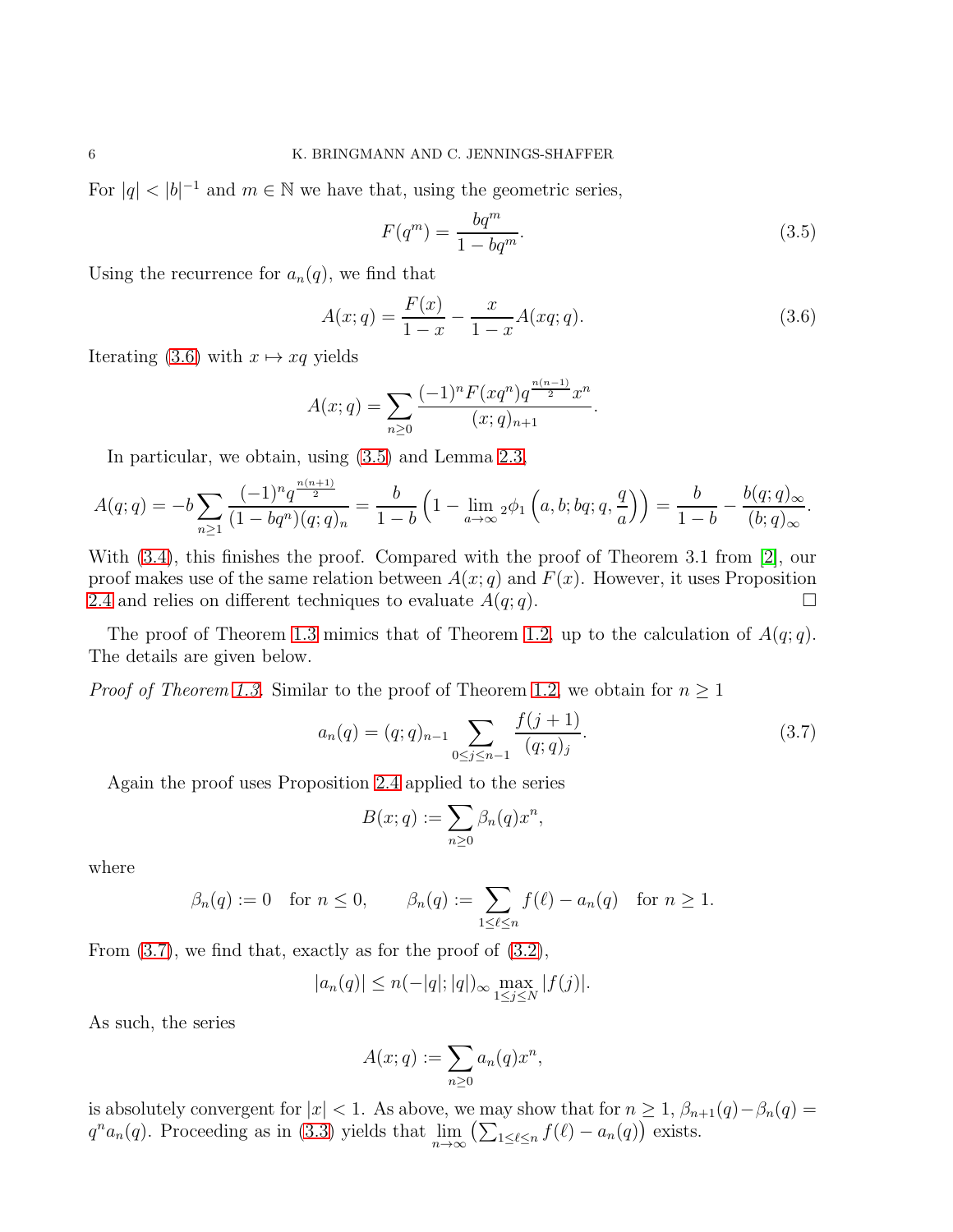Again we find that by Proposition [2.4](#page-3-1) that

$$
\lim_{n \to \infty} \left( \sum_{1 \le \ell \le n} f(\ell) - a_n(q) \right) = \lim_{x \to 1^-} (1 - x) B(x; q) = A(q; q).
$$

To compute  $A(q; q)$ , we set

$$
F(x) := \sum_{n \ge 1} f(n)x^n,
$$

to obtain

$$
A(q;q) = \sum_{n\geq 0} \frac{(-1)^n F(q^{n+1}) q^{\frac{n(n+1)}{2}}}{(q;q)_{n+1}}.
$$

The calculations now differ from that of the proof of Theorem [1.2.](#page-1-1) Since

$$
\sum_{0 \le k \le N-1} \zeta_N^{(n-j)k} = \begin{cases} N & \text{if } n \equiv j \pmod{N}, \\ 0 & \text{otherwise}, \end{cases}
$$

we have

$$
f(n) = \sum_{1 \le j \le N} \frac{f(j)}{N} \sum_{0 \le k \le N-1} \zeta_N^{(n-j)k}.
$$
 (3.8)

Thus, for  $|x| < 1$ , we obtain

$$
F(x) = \sum_{0 \le k \le N-1} \frac{c_k x}{1 - \zeta_N^k x}.
$$

To complete the proof, we compute, summing the  $_2\phi_1$  terms with Lemmas [2.2](#page-2-2) and [2.3](#page-3-2)

$$
A(q;q) = -c_0 \sum_{n\geq 1} \frac{(-1)^n q^{\frac{n(n+1)}{2}}}{(1-q^n)(q;q)_n} - \sum_{1\leq k\leq N-1} c_k \sum_{n\geq 1} \frac{(-1)^n q^{\frac{n(n+1)}{2}}}{(1-\zeta_N^k q^n)(q;q)_n}
$$
  
=  $c_0 S_0(q) + \sum_{1\leq k\leq N-1} \frac{c_k}{1-\zeta_N^k} - (q;q)_{\infty} \sum_{1\leq k\leq N-1} \frac{c_k}{(\zeta_N^k;q)_{\infty}}.$ 

With the proof of Theorem [1.3](#page-2-0) finished, we can now easily prove Corollary [1.4.](#page-2-1)

*Proof of Corollary [1.4.](#page-2-1)* To prove the statement of the corollary, we rewrite the terms in Theorem [1.3.](#page-2-0) Firstly, Lemma [2.5](#page-3-3) gives that

$$
\sum_{0 \le k \le N-1} \frac{c_k}{1 - \zeta_N^k} = \frac{1}{N} \sum_{1 \le j \le N} f(j) \left( \frac{N+1}{2} - j \right).
$$

Similarly, we obtain, using Lemma [2.1,](#page-2-3) Lemma [2.2,](#page-2-2) and Lemma [2.5,](#page-3-3)

 $1$ 

$$
\sum_{1 \le k \le N-1} \frac{c_k}{(\zeta_N^k; q)_{\infty}} = \frac{1}{N(q; q)_{\infty}} \sum_{1 \le j \le N} f(j) \left( \frac{N+1}{2} - j \right) + \frac{S_0(q)}{N(q; q)_{\infty}} \sum_{1 \le j \le N} f(j)
$$